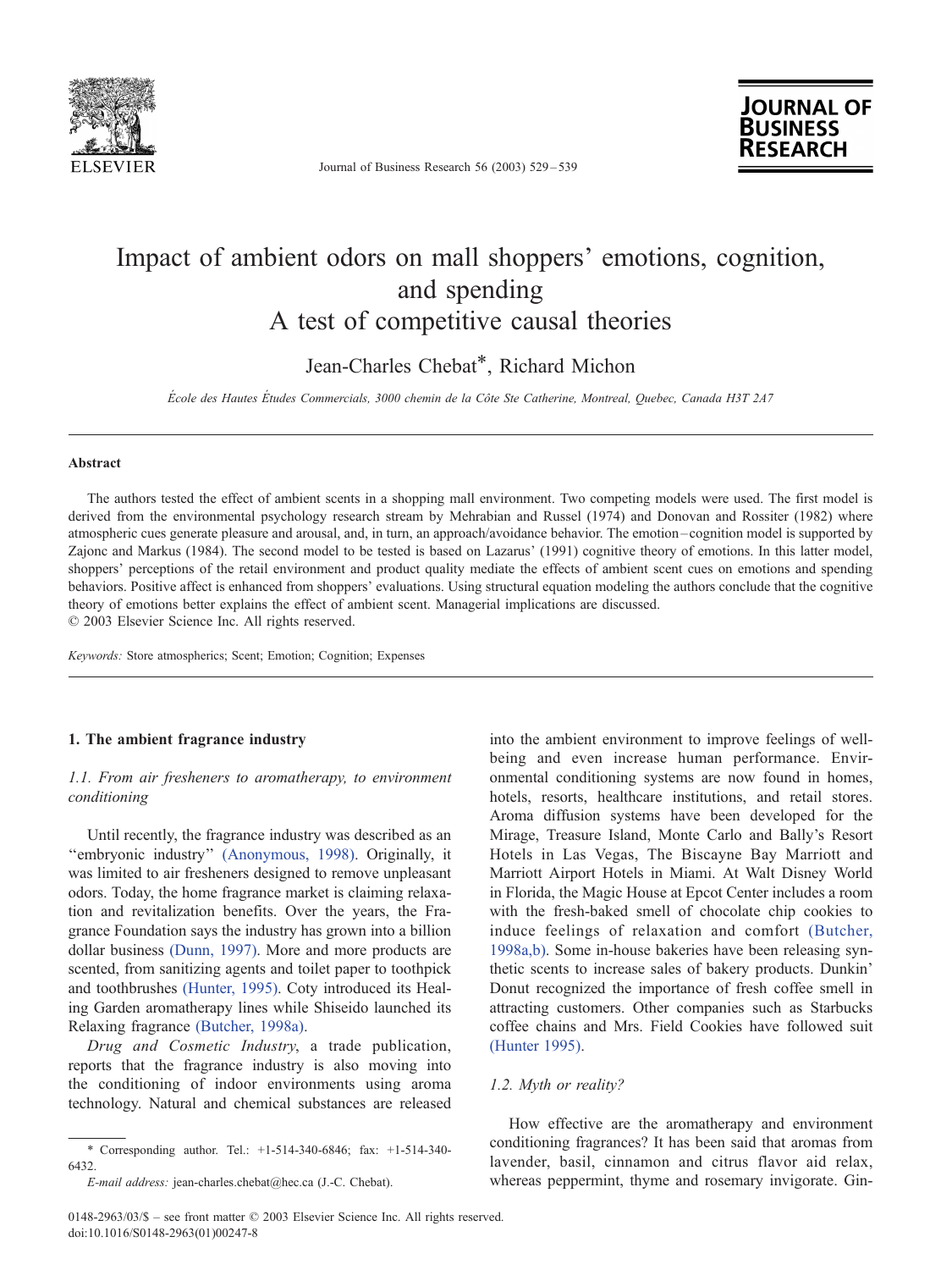ger, cardamom, licorice and chocolate are supposed to arouse a sense of romance, while rose combat depression [\(Hunter, 1995; Amodio, 1998\).](#page-10-0) For some industry representatives, the scientific evidence of aromatherapy may be less important than the ritualistic exercise based on feelings rather than science [\(Butcher, 1998a,b\).](#page-9-0) If the consumer buys the concept of aromatherapy, he may get the effect he wants regardless of what's in the bottle. Much of the benefit of aromatherapy may be people's faith that it evokes [\(Amodio,](#page-9-0) 1998). In the scientific literature, faith is replaced by the placebo effect. [Knasko et al. \(1990\)](#page-10-0) have shown that some people are emotionally and physically affected by the imaginary presence of an odor.

The fragrance industry believes that the effect of scent on humans is more than just folklore. It founded the Olfactory Research Fund, ''a nonprofit charitable organization dedicated to the study of the sense of smell and the positive effects of odor on human behavior'' ([www.olfactory.org\)]( www.olfactory.org ). The ORF financed at least partially several scientific university research projects on the fundamentals of odor perceptions; fragrance and psychology; olfactory conditioning; scent and social behavior; and mood. The Olfactory Research Fund developed and ''service marked'' the concept of aromachology. The latter is said to be to aromatherapy what astronomy is to astrology.

While there is a significant body of scientific research on the effects of odors on human physiology and psychology, the research corpus on the effect of ambient scent on consumer behavior is much more limited [\(Morrin](#page-10-0) and Ratneshwar, 2000; Spangenberg et al., 1996; Gulas and Bloch, 1995; Bone and Scholder, 1994). Retailers and service organizations have not waited for consumer behavior research before going ahead with environment conditioning. One is reminded of Paul Dukas' Sorcerer's Apprentice. The use of ambient scent in the retail environment can be beneficial if congruent with the shopping environment. However, the same fragrance can become totally inefficient, or worst, have negative effects if used inappropriately. If ambient scents are to be included in the retail marketing toolbox, researchers and managers alike should try to understand how they work on consumers. This paper is one step into that direction.

## 2. Ambient scent and marketing

## 2.1. The processing of store atmospheric cues

In the marketing literature, odors have been mentioned in passing among the many retail/service atmospherics [\(Kotler,](#page-10-0) 1973; Bitner, 1992, Baker et al., 1992, 1994). Some marketing scholars have studied the effect of premises clutter and cleanliness on consumers [\(Bitner, 1990; Garder](#page-9-0) and Siomkos, 1985), the effect of music (e.g., [Yalch and](#page-10-0) Spangenberg, 1990; Dubé et al., 1995), the effect of colors [\(Bellizzi et al., 1983; Crowley, 1993\),](#page-9-0) the effect of lighting [\(Golden and Zimmerman, 1986\),](#page-9-0) the effect of crowding [\(Eroglu and Machleit, 1990; Hui and Bateson, 1991; Eroglu](#page-9-0) and Harrel, 1986) and the effect of ambient odor [\(Spangen](#page-10-0)berg et al., 1996).

Store atmospherics are a subset of the more general research stream on the physical environment in service businesses [\(Baker, 1986; Bitner, 1986; Booms and Bitner,](#page-9-0) 1982). For an extensive and recent literature review, see [Turley and Milliman \(2000\).](#page-10-0) The retail environment has been found to influence both shoppers and personnel's behavior, and to increase sales [\(Milliman 1982, 1986; Smith](#page-10-0) and Curnow, 1966; Stanley and Sewall 1976). Retail atmospherics can mediate product evaluation [\(Bitner 1986; Rap](#page-9-0)poport 1982; Wheatly and Chiu 1977) and customer satisfaction [\(Bitner 1990; Harrell et al., 1980\).](#page-9-0) Attitudes toward the store environment may be shown to be more important in determining store choice than are attitudes toward the merchandise [\(Darden et al., 1983\).](#page-9-0)

# 2.2. The pleasure/arousal research tradition: the mediating effect of mood on cognition and behavior

Most marketing scholars studying retail atmospherics followed Mehrabian and Russell's pleasure/arousal research tradition in which mood is a mediating factor between environmental cues and behavior. [Mehrabian and Russel](#page-10-0) (1974) examined ambient (lighting and music) and social cues (number and friendliness of employees) on respondents' pleasure and arousal, and willingness to buy. Environmental psychologists propose that individuals react to their environment with two contrasting forms of behavior: approach and avoidance [\(Mehrabian and Russel, 1974\),](#page-10-0) where approach is a desire to stay, explore and affiliate, and avoidance is the opposite. Much of the research on store atmospherics has presumed a mediating effect of mood on consumers' cognition and behavior. [Obermiller and Bitner](#page-10-0) (1984) showed that respondents who viewed retail products in an emotionally pleasing environment evaluated products more positively than subjects who viewed the same products in an unpleasant environment.

[Hui and Bateson \(1991\)](#page-9-0) found that in a crowded environment, enhanced perceptions of personal control were related to increased pleasure. Negative affect associated with crowding increases consumers' desire to leave [\(Eroglu and Machleit, 1990\).](#page-9-0) Positive affect encourages shoppers to stay longer and interact with other employees [\(Babin and Darden, 1995; Dawson et al., 1990; Donovan](#page-9-0) and Rossiter, 1982; Hui and Bateson, 1991). Positive affect simplifies consumers' decision-making style [\(Babin et al.,](#page-9-0) 1992), builds a positive store image [\(Darden and Babin,](#page-9-0) 1994) and improves merchandise and service quality perceptions [\(Baker et al., 1994\).](#page-9-0) Positive affect induced by background music stimulates the desire to affiliate (Dube´ [et al., 1995\).](#page-9-0) Although a number of studies focus on store atmospherics, the process through which cues are channeled remains unclear.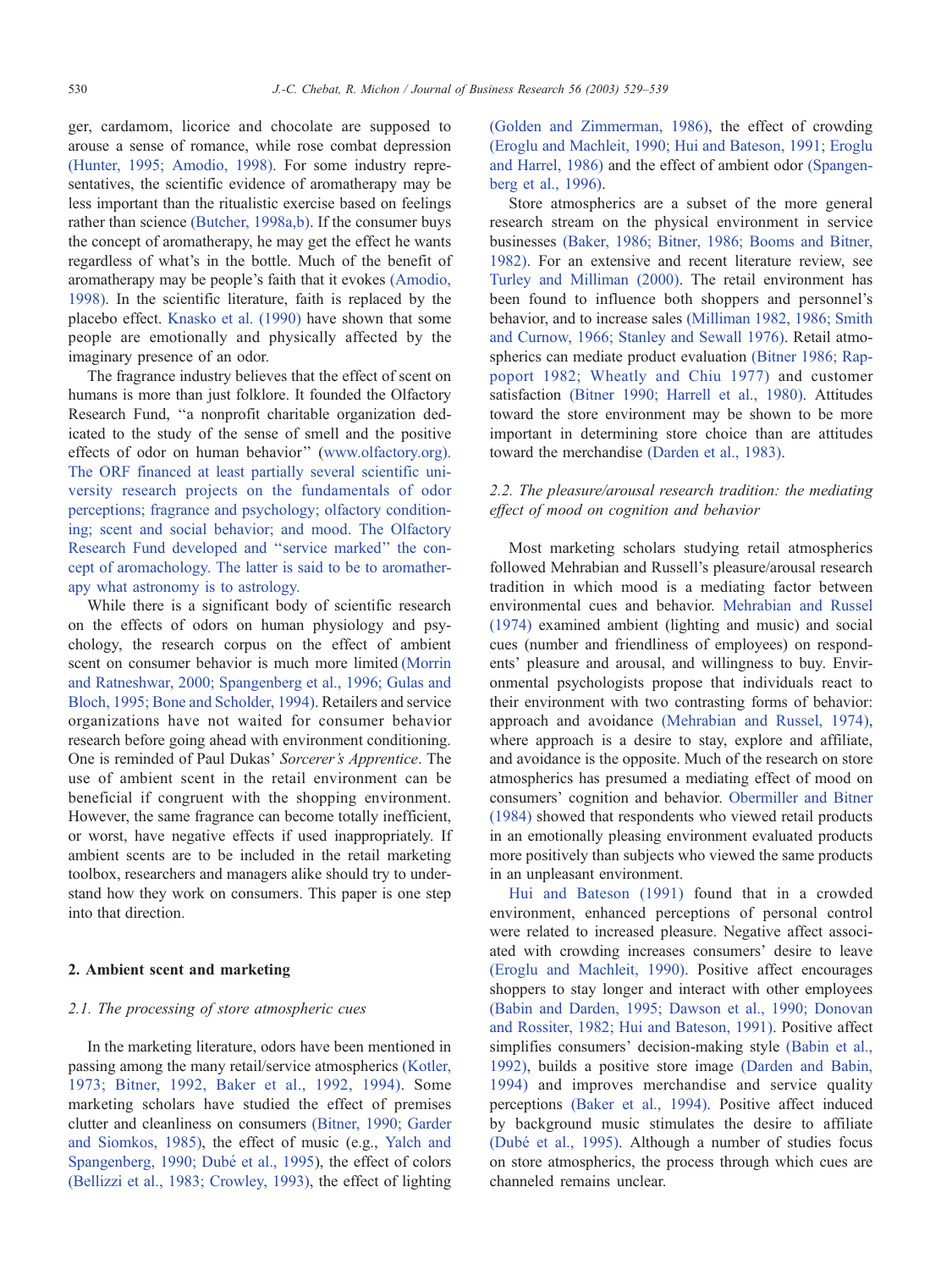#### 2.3. Olfactory cues follow a different path

Yet, the emotional route does not always emerge clearly. [Spangenberg et al. \(1996\)](#page-10-0) who studied how ambient scent influenced store and product evaluations found no main or interactive effects regarding scent on mood. Researching the impact of ambient scent on evaluation and memory for familiar and unfamiliar brands, [Morrin and Ratneshwar \(2000\)](#page-10-0) concluded that ambient odors did not affect subjects' mood or arousal levels. This suggests that olfactory cues may be processed through an alternate cognitive path. Consumers commonly look for cues about the firm's capabilities and quality [\(Berry and Clark, 1986; Shostack, 1977\).](#page-9-0) These cues are found in the immediate physical firm's environment [\(Rappoport, 1982\).](#page-10-0)

#### 3. Effects of odors on mood and cognition

## 3.1. Pleasant or unpleasant odors

Odors appear difficult to identify. They are thus significantly different from visual and audio cues. [\(Schab, 1991\).](#page-10-0) Consumers must depend on neighboring cues to identify odors [\(Davis, 1981\):](#page-9-0) for example, individuals are more likely to recognize a lemon-scented product if presented in a yellow container [\(Ellen and Bone 1998\).](#page-9-0) Odors are primarily perceived in terms of their pleasantness or unpleasantness [\(Ehrlichman and Halpern, 1988; Buck and](#page-9-0) Axel, 1991). The affective dimension is commonly found in odor perceptions [\(Engen, 1982; Moskowitz, 1979; Schiff](#page-9-0)man, 1979). One possible reason for this is that odors enter the limbic system, i.e., that part of the brain at the center of emotions [\(Spangenberg et al., 1996\).](#page-10-0)

#### 3.2. Arousing odors

Odors also have the capacity to induce arousal. [Lorig and](#page-10-0) Schwartz (1988) mention that the effects of odors are observed by electroencephalographs (EEG). In the case of odors, the relationship between arousal and pleasantness is not linear: as odors get more intense, reactions tend to become more negative [\(Richardson and Zucco, 1989\).](#page-10-0) Even if they have not been tested for odors, olfactory stimuli should follow an inverted U-shape function [\(Spangenberg et](#page-10-0) al., 1996). However, the affective response to odors should not obliterate the arguments in favor of the cognitive effects of odors [\(Gulas and Bloch, 1995\).](#page-9-0)

## 3.3. Effects of odors on cognitive processing

The link between odors and cognition dates back to 1932, when Laird investigated how scented hosiery influenced women's perceptions of quality. Scents that are congruent with specific product actually improved product evaluation [\(Bone and Jantrania, 1992\).](#page-9-0) [Mitchell et al. \(1995\)](#page-10-0) conducted an experiment in computer-aided product selection in scented rooms. Product congruent odors influenced information processing. [Spangenberg et al. \(1996\)](#page-10-0) tested if an ambient, nonoffensive scent affects store and product evaluations.

Odors are often associated with objects, events and persons. They stir up happy or sad memories. Perhaps, the most famous example comes from French novelist Marcel Proust's Remembrance of Things Past. In this monumental work, sensory cues arouse pleasant or melancholic feelings by retrieving deeply entrenched, if not almost forgotten, memories. People's reactions to odors may be tied to evoked associations [\(Kirk-Smith, 1994\).](#page-10-0)

Is mood a necessary mediator of cognition? [Bone and](#page-9-0) Scholder (1998) report several research papers in which odor effect may occur in the absence of a mood shift: [\(Cann and Ross, 1989; Ehrlichman and Halpern, 1988;](#page-9-0) Knasko, 1992; Spangenberg et al., 1996). They conclude that the consumer does not experience a mood shift, but simply transfer the pleasantness/unpleasantness of the scent to the object.

#### 3.4. The interplay between mood and cognition

Few empirical studies on store atmospherics include both affect and cognition as mediators to shoppers' behavior. Retail atmospheric research focused on the effect of environmental cues on mood and approach avoidance. The way cues are processed through the maze of emotion/cognition or cognition/emotion remains unclear. In the field of ambient scent, studies combining emotion and cognition failed to show a mood shift [\(Spangenberg et al., 1996; Morrin and](#page-10-0) Ratneshwar, 2000). There is a definite need to further understand the interplay and the hierarchy of cognition and emotion in the study of environmental cues.

Potential managerial implications are important. Should retailers try to modify shoppers' mood? Should they concentrate their effort on shoppers' perceptions of the store environment or on product quality? One is easier done than the other. The dichotomy is between entertainment and information. Are mood shifts caused by entertainment efforts or by informational cues? Two schools of thought may contribute to our comprehension of these relationships. On one hand, there is the emotion –cognition approach. The Servicescapes model [\(Bitner, 1992\)](#page-9-0) was constructed on the emotion –cognition theory. [Zajonc and Markus \(1984\)](#page-10-0) contend that emotion can take place without antecedent cognitive processes. They argue that an emotion can be generated by biological, sensory or cognitive events. Arousal and motor activities are the hard representations of emotions. The experience of emotion, that requires a cognitive input, is the soft representation of affect. Only arousal is a necessary consequence of the generation of emotion. The cognitive experience is not required to be part of the emotion process. For Zajonc and Markus, ''the experience of emotion is simply the cognition of having one.'' [Izard et](#page-10-0)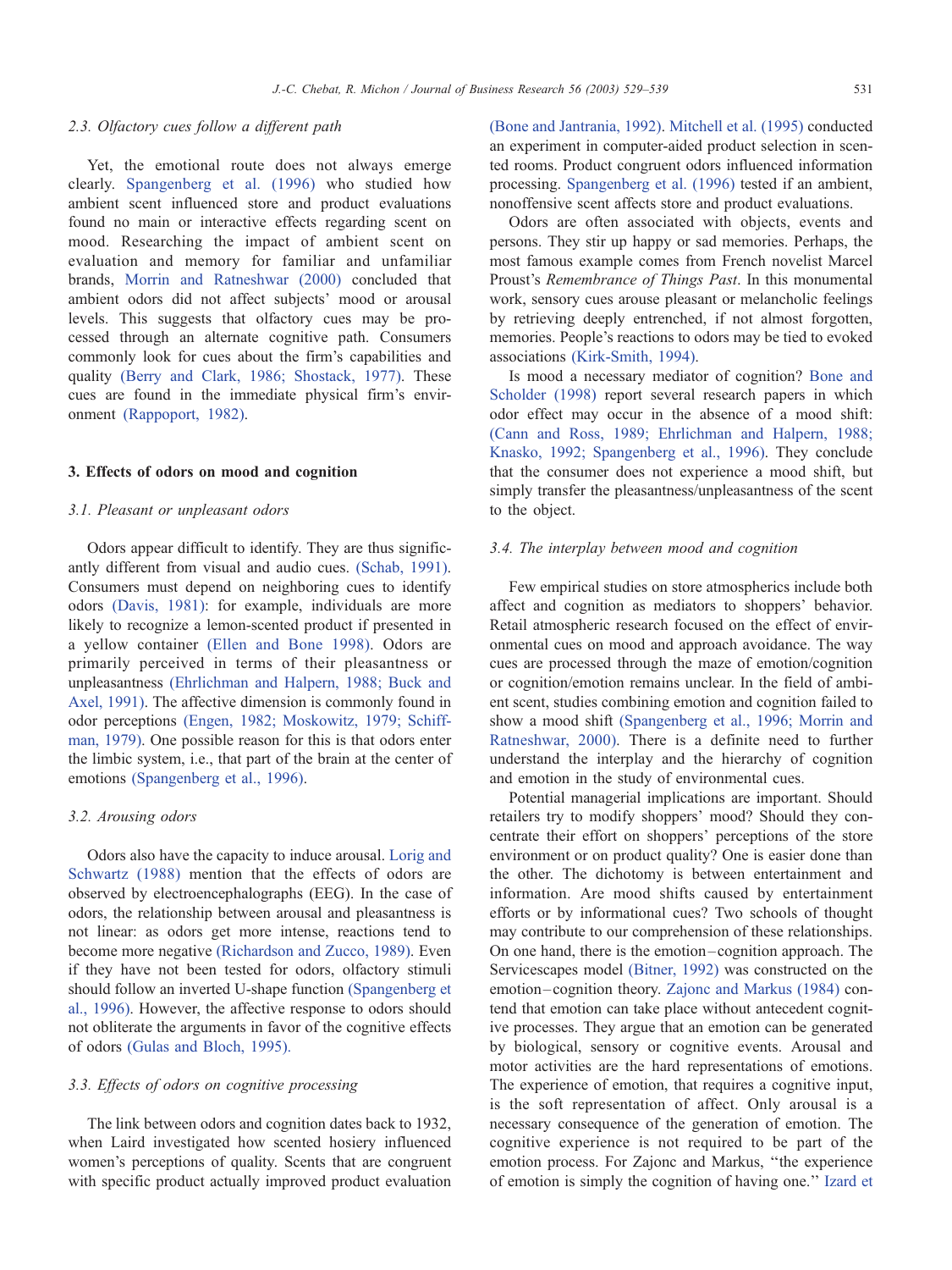<span id="page-3-0"></span>

Fig. 1. Proposed model for Hypotheses  $1a-c$  and  $2a-c$ . (Arrows represent primary paths.)

al. (1984) do not challenge that cognition may be a sufficient condition to produce emotions. ''The question is whether it is a necessary cause" (p. 5).

On the other hand, the cognition –emotion school of thought [\(Lazarus, 1991\)](#page-10-0) posits the causal role of cognition as a necessary but not sufficient condition to elicit emotions. External and internal cues must be appraised in terms of one's own experience and goals. ''Appraisal of the significance of the person –environment relationship, therefore, is both necessary and sufficient; without a personal appraisal (i.e., of harm or benefit) there will be no emotion; when such an appraisal is made, an emotion of some kind is inevitable'' (p. 177).

Two competing models combining emotions and cognition are being tested. In the first model, olfactory ambient cues stimulate positive emotions influencing shoppers' perceptions of their environment and product quality. The alternate model hypothesizes that ambient scents mediate the perceptions of the shopping environment and product quality, thus enhancing shoppers' mood.

## 4. Hypotheses and model building

Figs. 1 and 2 present the two competing models with primary and secondary path effects. In the first model (see Fig. 1), it is assumed that ambient scent influences consumers' mood through the arousal and pleasure dimensions. [Russell and Pratt \(1980\)](#page-10-0) found that pleasure and arousal were independent dimensions. [Berlyne \(1971, 1974\)](#page-9-0) hypothesized that arousal influences pleasure. The path from arousal to pleasure is verified in a number of marketing studies [\(Wakefield and Baker, 1998; Babin and Attaway,](#page-10-0) 2000; Eroglu et al., 1998).

Pleasant feelings are not necessarily correlated with strong arousal (Dubé [et al., 1995; Spangenberg et al.,](#page-9-0) 1998; Richardson and Zucco, 1989). Therefore, the primary path between scent and mood may transit by both affective dimensions. Considering the inverted U-shape effect of scent intensity [\(Richardson and Zucco, 1989\),](#page-10-0) the influence of arousal over pleasure may either be positive or negative. Assuming a light pleasant scent, the effect of arousal should



Fig. 2. Alternate model for Hypotheses 3a and b and 4a and b. (Arrows represent primary paths.)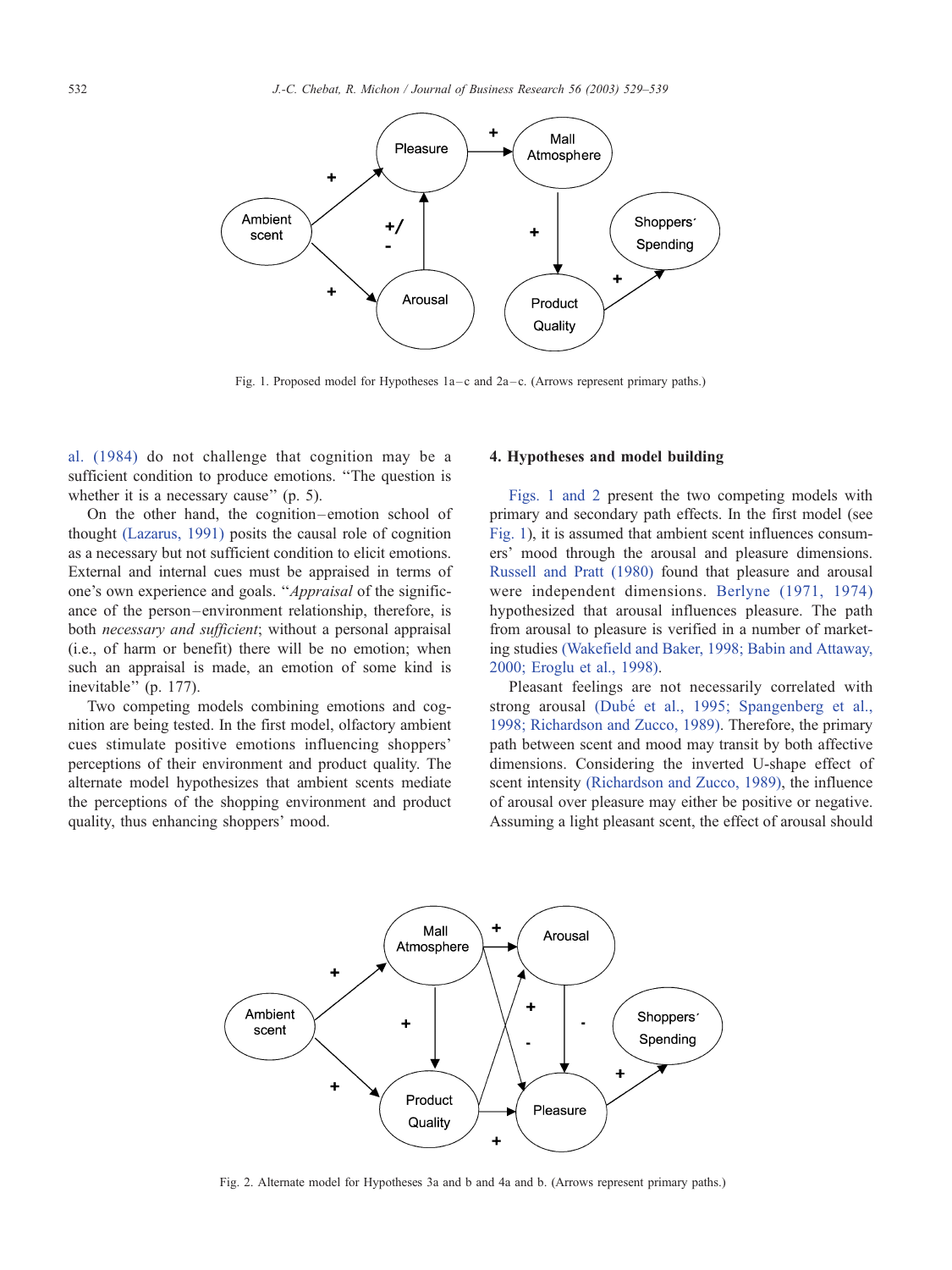be positive. The first set of hypotheses is derived from [Mehrabian and Russel \(1974\):](#page-10-0)

Hypothesis 1a: A light and pleasing ambient scent arouses consumers.

Hypothesis 1b: A light and pleasing ambient scent increases consumers' positive affect.

Hypothesis 1c: Arousal induced by a light and pleasing ambient scent should positively influence consumers' mood.

The positive affect is expected to provoke a favorable perception of the shopping environment, under the approach/avoidance model [\(Mehrabian and Russel, 1974;](#page-10-0) Donovan and Rossiter, 1982). There is also theoretical support for linking pleasure with the perception of product quality, through transfer [\(Obermiller and Bitner, 1984\).](#page-10-0)

Hypothesis 2a: Consumers' mood improves perceptions of the shopping environment.

Hypothesis 2b: Consumers' mood improves perceptions of product quality.

Hypothesis 2c: Consumers' perceptions of the shopping environment impact the perception of product quality.

The third hypothesis is congruent with the approach/ avoidance model (e.g., [Mehrabian and Russel, 1974\)](#page-10-0) and findings by [Donovan and Rossiter \(1982\).](#page-9-0) It is believed that consumers who are in a favorable mood are more likely to want to affiliate with others, stay longer in the stores, and make more purchases.

Hypothesis 3a: A positive perception of the shopping environment influences consumer spending.

Hypothesis 3b: A positive perception of product quality influences consumer spending.

[Fig. 1](#page-3-0) underscores the interplay between research hypotheses. Through this network of influences, our intention is to stress the mediating effect of ambient scent on mood, on perceptions and on behavior. In the first model, mood (affect) is an antecedent to perception (cognition).

In the competing model (see [Fig. 2\)](#page-3-0), ambient scent is perceived by consumers without a mood shift ([Bone and](#page-9-0) Scholder, 1998; Morrin and Ratneshwar, 2000; Spangenberg et al., 1996; Knasko, 1992; Ehrlichman and Halpern, 1988). Consumers use ambient scent as an environmental cue that impacts on product evaluation [\(Bitner, 1986, 1990;](#page-9-0) Rappoport, 1982).

The fourth set of hypotheses is based on the environmental cue theory [\(Berry and Clark, 1986; Rappoport,](#page-9-0) 1982; Shostack, 1977), and is in line with the findings of [Spangenberg et al. \(1996\):](#page-10-0)

Hypothesis 4a: A light and pleasing ambient scent directly affects consumers' perception of the shopping environment.

Hypothesis 4b: A light and pleasing ambient scent influences consumer's perception of product quality.

The competing model presupposes that the perceptions of the retail environment and of product quality are antecedents to consumers' affect. Marketing scholars such as [Bagozzi and Moore \(1994\)](#page-9-0) and [Bagozzi et al. \(1999\)](#page-9-0) have relied on the cognitive theory of emotions to explain consumers' behaviors. The fifth hypothesis is derived from this literature and the findings by [Baker et al. \(1994\).](#page-9-0)

Hypothesis 5: Consumers' perceptions of the retail environment and of product quality foster a more favorable shopping mood resulting in more money being spent.

The first two hypotheses posit that affect is an antecedent to cognition (e.g., [Zajonc and Markus, 1984\)](#page-10-0), whereas the last two assume that cognitive processes influence mood (e.g., [Lazarus, 1991\)](#page-10-0).

## 5. Method

The proposed models were tested in a mall intercept with a two-factor experiment. Until now, other ambient scent experiments had not been conducted on actual retail location. For instance, the study by [Morrin and Ratneshwar](#page-10-0) (2000) was conducted in a laboratory, and the study by [Spangenberg et al. \(1996\)](#page-10-0) in a simulated store. In our case, the experiment was conducted in a community shopping mall located on the western outskirts of the Montreal metropolitan area. The shopping mall is owned and operated by one of Canada's largest commercial property developer. Data were collected in two waves.

The experiments were conducted in two consecutive weeks: the last week of February 1998 for the control group and the first week of March 1998 for the experimental group. These two weeks are known by the shopping mall owners to be identical in terms of sales volume and shoppers traffic. Special care was taken by the mall director to cancel all special promotions by the retailers during the two weeks of the experiment.

In the control wave, the shopping mall ambient olfactory atmosphere was not modified. There were no aggressive exogenous odors emanating say from food outlets or fragrance stores. During the second wave, a light pleasing scent was vaporized in the mall's main corridor. The ambient scent was diffused in the shopping mall's main corridor located between two major retailers. Some 10 diffusers released a citrus scent for 3 s every six min, thus, maintaining a continuous scent intensity. Special care was taken to ensure that the odor intensity reached perceptual thresholds without bothering people. Exposed subjects and controls had similar response patterns about the pleasing  $[F(1,568) = 0.267, P = .601]$  or the unpleasing  $[F(1,565) = 2.103, P=.148]$  ambient odors in the shopping mall. However, exposed subjects were more likely to believe the odors in the shopping mall were appropriate  $[F(1,560) = 4.914, P = .027]$ .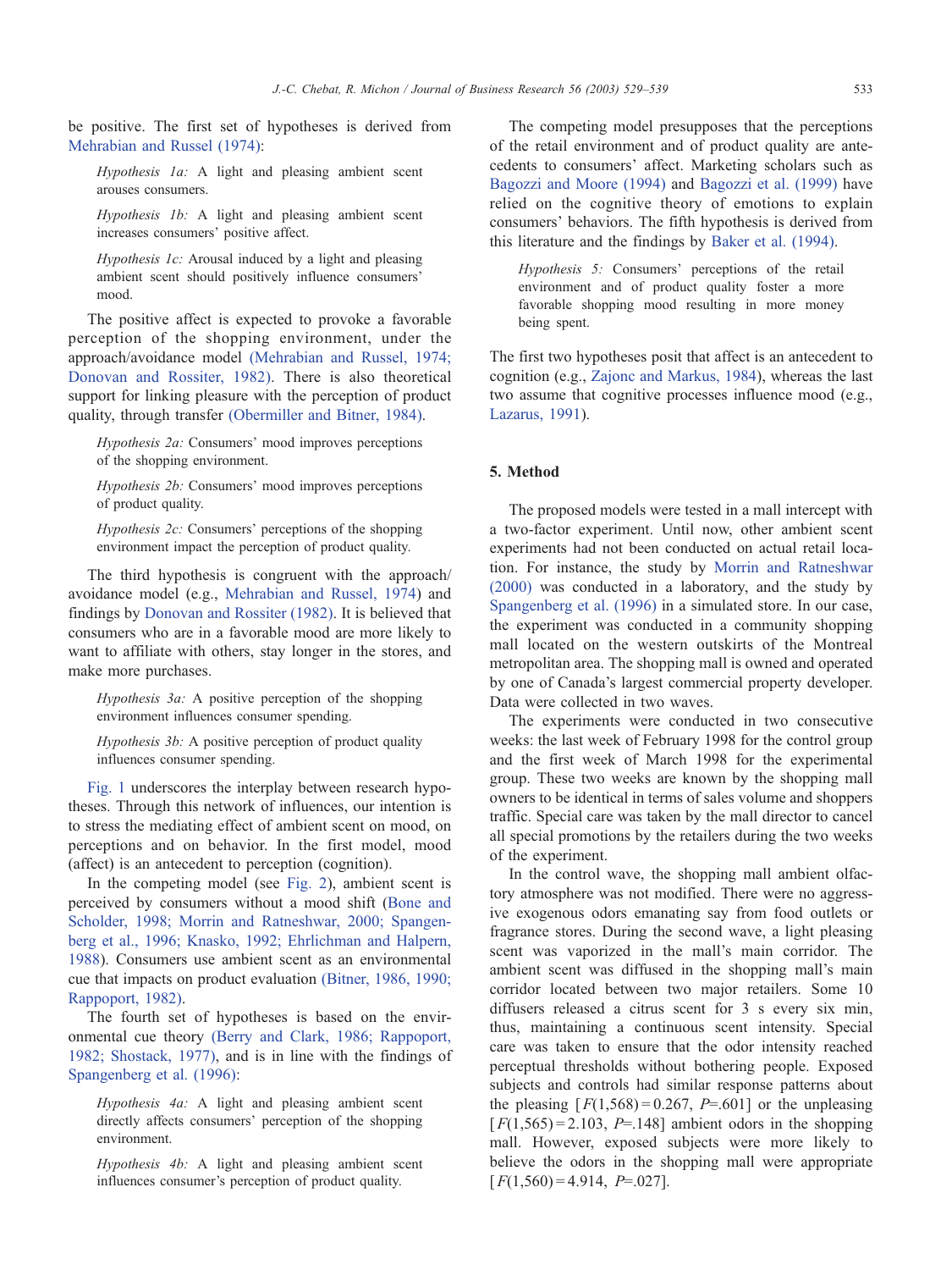<span id="page-5-0"></span>Table 1 Sociodemographic profiles of control and experimental groups

| Sample size                                                     |                         | Control group, $N=447$ (%) | Experimental group, $N = 145$ (%) |
|-----------------------------------------------------------------|-------------------------|----------------------------|-----------------------------------|
| Gender $(\chi^2 = 2.99, df = 1, P = .10)$                       | Females                 | 55                         | 63                                |
|                                                                 | Males                   | 45                         | 37                                |
| Age $(\chi^2 = 7.32, df = 5, P = .20)$                          | $18 - 24$               | 10                         | 13                                |
|                                                                 | $25 - 34$               | 19                         | 21                                |
|                                                                 | $35 - 44$               | 29                         | 22                                |
|                                                                 | $45 - 54$               | 23                         | 19                                |
|                                                                 | $55 - 65$               | 11                         | 17                                |
|                                                                 | $65+$                   | 8                          | 8                                 |
| Education ( $\chi^2$ =1.37, <i>df</i> =3, <i>P</i> =.71)        | Primary                 |                            |                                   |
|                                                                 | High school             | 33                         | 31                                |
|                                                                 | College                 | 35                         | 35                                |
|                                                                 | University              | 29                         | 33                                |
| Household income ( $\chi^2$ =5.22, <i>df</i> =8, <i>P</i> =.73) | <b>Under US\$30,000</b> | 24                         | 28                                |
|                                                                 | US\$30,000-49,000       | 29                         | 31                                |
|                                                                 | US\$50,000-79,000       | 25                         | 26                                |
|                                                                 | $US$80,000+$            | 13                         | 9                                 |
|                                                                 | Refusals                | 8                          | 6                                 |
| Language ( $\chi^2$ =0.44, <i>df</i> =1, <i>P</i> =.60)         | French                  | 83                         | 85                                |
|                                                                 | English                 | 17                         | 15                                |

The scent selection was based on [Spangenberg et al.](#page-10-0) (1996) experimentation. They tested a series of 26 nonoffensive odors on the affective and activation (arousal) scales originally developed by [Fisher's \(1974\)](#page-9-0) and used by [Crowley \(1993\)](#page-9-0) in environmental research. Scent categories included floral, spice, wood, citrus and mint. The affective dimension comprised five items (positive, attractive, relaxed, and good). The activation scale (i.e., arousal) was also made up of five attributes (stimulating, lively, bright, motivating and interesting). Ginger and lavender were identified as effectively neutral, while orange and mint were found effectively pleasing.

For the mall intercept experiment, a citrus scent (a combination of orange, lemon and grape) was chosen. The scent category scored well with [Spangenberg et al. \(1996\)](#page-10-0) pretest, and was also available from vendors. Citrus is significantly different from lemon. People readily associate the smell of lemon with cleaning products [\(Bone and](#page-9-0) Jantrania, 1992). Furthermore, the scent was not congruent with any specific products sold in the shopping center, as recommended by Spangenberg, Crowley and Henderson.

Graduate marketing students, who were asked not to wear perfume, were responsible for the administration of questionnaires. Sampled individuals were not aware of the research objectives. They were simply invited to fill-in a self-administered questionnaire on their shopping trip. Data collection covered all weekdays and day parts for adequate representation. Some 145 subjects exposed to the scent treatment completed the questionnaire. The control group included 447 individuals. (The larger size of the control group was required for other experiments).

The experimental sample contains marginally more women than normally anticipated. Yet, the chi-square statistics are reassuring. Randomly selected participants in the control and the experimental groups had similar sociodemographic profiles (Table 1). The distribution of participants is somewhat similar to that in the Province of Quebec. The median age of the Quebec adult population is 43 years while that of the control and the experimental sample is 42 and 43 years old, respectively. The median household income is 47,000 dollars for the control group, 43,000 for the experimental group and 47,000 dollars for the general population. There are no concentrations of young or old participants with different olfactory sensitivities.

Subjects and controls were probed on their perceptions of product quality, using the three-item scale developed by Bellizi et al. (1983). The three product quality scale items have a Cronbach's alpha coefficient of .87. Scale items are

| w<br>٧<br>۹ |  |
|-------------|--|
|             |  |

Scale items, with alpha coefficients and factor loadings

| Items                                                  | Factor 1 | Factor 2 | Factor 3 | Factor 4 |
|--------------------------------------------------------|----------|----------|----------|----------|
| Product quality ( $\alpha$ =.87; Bellizi et al., 1983) |          |          |          |          |
| Outdated/up to date                                    | $-.040$  | .292     | .831     | .031     |
| Inadequate/adequate                                    | $-.095$  | .266     | .870     | $-.000$  |
| Low/high quality                                       | $-.071$  | .290     | .816     | $-.020$  |
| Shopping environment ( $\alpha$ =.90; Fisher, 1974)    |          |          |          |          |
| Boring/stimulating                                     | $-.084$  | .873     | .224     | $-.069$  |
| Unlively/lively                                        | $-.074$  | .828     | .201     | $-.119$  |
| Uninteresting/interesting                              | $-.050$  | .835     | .274     | $-.079$  |
| Pleasure ( $\alpha$ =.96; Mehrabian and Russel, 1974)  |          |          |          |          |
| Unhappy/happy                                          | .926     | $-.114$  | $-.069$  | $-.045$  |
| Annoyed/pleased                                        | .923     | $-.134$  | $-.059$  | .024     |
| Unsatisfied/satisfied                                  | .916     | $-.137$  | $-.055$  | $-.023$  |
| Melancholic/contended                                  | .905     | $-.122$  | $-.033$  | .018     |
| Arousal ( $\alpha$ =.76; Mehrabian and Russel, 1974)   |          |          |          |          |
| Relaxed/stimulated                                     | .579     | $-.129$  | $-.049$  | .630     |
| Calm/excited                                           | .232     | $-.098$  | $-.017$  | .847     |

The alpha coefficients are for the selected items only. The factor loadings refer to the full scale, not just selected items.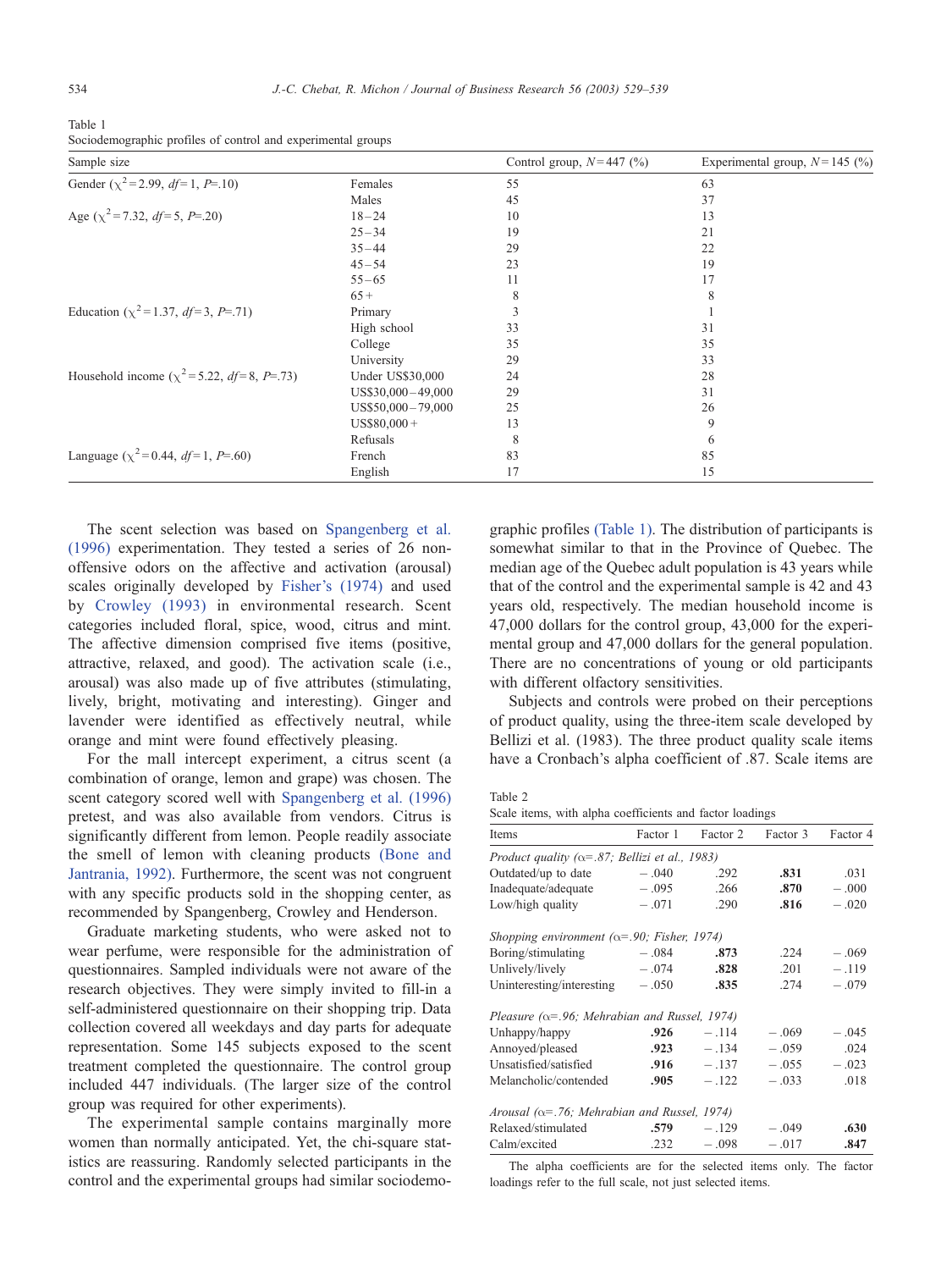

Y-B AGLS  $X^2$  = 90.18, DF = 63, p = 014, CFI = 1.00

Fig. 3. Model 1 — affect-cognition model: emotion as an antecedent to cognition (standardized parameters).

described in [Table 2.](#page-5-0) Shopping mall perceptions were captured with a selection of [Fisher's \(1974\)](#page-9-0) semantic differentials (alpha coefficients=.94). [Mehrabian and Rus](#page-10-0)sel's (1974) pleasure and arousal items were also administered (alpha coefficient=.91). Participants were asked how much they had spent, excluding groceries, during their shopping trip.

To illustrate the cognitive and affective paths of ambient scent, structural equation modeling (SEM) was used (EQS for Windows 5.7a). Variables described in [Table 2](#page-5-0) were entered in both models. All efforts were made to keep the structural model to a manageable size. Only the most relevant items from [Fisher's \(1974\)](#page-9-0) semantic differentials, and from the [Mehrabian and Russel's \(1974\)](#page-10-0) pleasure/ arousal scale, were entered in the model.

Exploratory factor analyses helped select items with the highest factor loading on one dimension. Both models to be tested were built with three indicators per latent variable [\(Bollen, 1989, p. 244\)](#page-9-0), with the exception of Arousal (two indicators). [Bollen \(1989\)](#page-9-0) underlines that the two-indicator rule is a sufficient condition for measurement models with more than one  $\xi$  variable (p. 244). One of the Arousal indicators also loads high on the Pleasure dimension, showing a correlation between the two nonorthogonal constructs [\(Crowley, 1993; Berlyne, 1971, 1974\).](#page-9-0)

Table 3

| Model 1 — affect-cognition structural model estimates ( $t$ values) |                   |                   |                   |  |
|---------------------------------------------------------------------|-------------------|-------------------|-------------------|--|
| Pleasure                                                            | $= Arousal$       | $-$ Ambient Scent |                   |  |
|                                                                     | 0.575(28.32)      | $0.025(-2.49)$    |                   |  |
| Arousal                                                             | $=$ Ambient Scent |                   |                   |  |
|                                                                     | 0.063(5.28)       |                   |                   |  |
| Environment                                                         | $=$ Pleasure      | $+$ Ambient Scent |                   |  |
|                                                                     | 0.158(34.28)      | 0.099(13.68)      |                   |  |
| Ouality                                                             | $=$ Pleasure      | $+$ Environment   | $+$ Ambient Scent |  |
|                                                                     | 0.009(2.66)       | 0.445(28.35)      | 0.036(4.91)       |  |
| Spending                                                            | $=$ Environment   | $+$ Quality       |                   |  |
|                                                                     | 0.089(3.05)       | 0.062(1.54)       |                   |  |

Confirmatory factor analysis (CFA) performed on the factor structure in [Table 2](#page-5-0) substantiates the exploratory analysis findings (Satorra–Bentler scaled  $\chi^2$  = 52.24,  $df = 46$ ; P=.244; CFI=0.999). As anticipated, the perceptions of product quality and of the shopping mall environment are correlated; so are consumers' pleasure and arousal effects. However, the two pairs of constructs are orthogonal to each other.

Consumer spending has only one indicator, actual dollars disbursements during the shopping trip, excluding groceries. Its error variance has been set to zero. The presence or the absence of scent is represented by a dummy variable (1 and 0). [Bagozzi \(1994\)](#page-9-0) and [Bagozzi and Yi \(1989\)](#page-9-0) have used dummy variables with structural equation models in experimental designs. Because of the categorical variables, the models were estimated with Yuan –Bentler corrected AGLS chi-square statistics, an asymptotically distribution-free (ADF) statistic added to EQS 5.7a (January 1998).

#### 6. Research findings

#### 6.1. Model 1

In the first model, where emotions are antecedent to cognition, the effect of the ambient scent on shoppers' mood cancels itself through Arousal ( $\beta$ =0.063, t=5.28) and Pleasure ( $\beta$  =  $-$  0.025, t =  $-$  2.49). The odor may be somewhat arousing but fails to directly induce pleasure. The combined effect of scent on shoppers' mood is almost null  $(\beta: 0.063 \times 0.575 - 0.025 = 0.009)$ . Instead the Lagrange Multiplier test suggests direct paths between ambient scent and the cognition variables (mall perception:  $\beta = 0.099$ ,  $t = 13.68$ ; perception of product quality:  $\beta = 0.036$ ,  $t = 4.91$ ). These paths have been hypothesized in the competing model. Fig. 3 shows the standardized parameter paths. The structural parameter estimates, and t values are found in Table 3.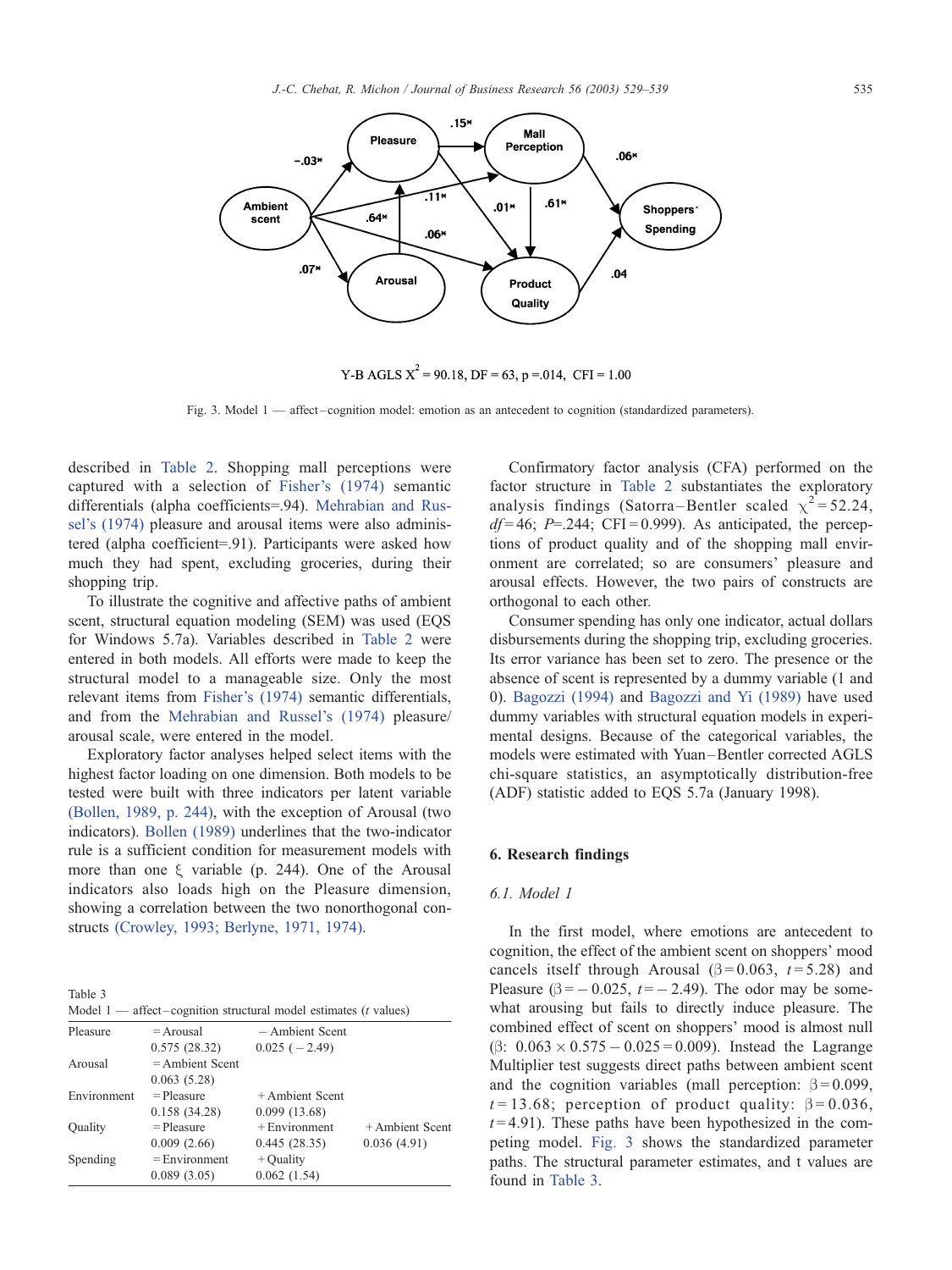

Y-B AGLS  $X^2$ =36.52, DF = 63, p=.997, CFI = 1.00

Fig. 4. Model 2 — cognition – affect model: cognition as antecedent to emotion (standardized parameters).

Arousal influences pleasure ( $\beta$  = 0.575, *t* = 28.32). Pleasure mediates shoppers' perceptions of the retail environment  $(\beta = 0.158, t = 34.28)$ . However, this positive mood is not due to ambient scent. As expected, the retail atmospherics mediate the perception of product quality ( $\beta = 0.445$ ,  $t = 28.35$ ). The effect of pleasure on the perception of product quality is marginally significant ( $\beta = 0.009$ ,  $t = 2.66$ ). In this emotion-cognition model, the perceptions of the retail environment ( $\beta$  = 0.089, t = 3.05) and of product quality ( $\beta$  = 0.062, t = 1.54) have little effects on shoppers' spending. The path between product quality and consumer spending is not significant. Fit statistics associated with this model are perfectible (Yuan-Bentler AGLS  $\chi^2$  = 90.18,  $df=63$ ; P=.014, RMSEA = 0.034; CFI = 1.00).

# 6.2. Model 2

The competing model (Fig. 4) assumes that perception influences shoppers' mood. This model yields a better fit (Yuan-Bentler AGLS  $\chi^2 = 36.52$ ,  $df = 63$ , P=.997, RMSEA =  $0.00$ ; CFI =  $1.00$ ) (see Table 4). The effect of ambient scent on shoppers' perceptions is nonambiguous. The presence of odor primarily influences the perception of the shopping environment ( $\beta$  = 0.106, t = 15.81) and that of product quality (both directly:  $\beta = 0.043$ ,  $t = 4.86$ ) and indirectly:  $0.106 \times 0.551$ ). The perception of mall atmospherics

Table 4 Model  $2$  — cognition-affect model estimates (*t* values)

| Environment | $=$ Ambient Scent   |                   |
|-------------|---------------------|-------------------|
|             | 0.106(15.81)        |                   |
| Ouality     | $=$ Environment     | $+$ Ambient Scent |
|             | 0.551(27.75)        | 0.043(4.86)       |
| Arousal     | $=$ Environment     | $-$ Ouality       |
|             | 0.396(11.00)        | $0.163(-4.21)$    |
| Pleasure    | $= A \text{rousal}$ | $+$ Ouality       |
|             | 0.358(27.63)        | 0.104(5.27)       |
| Spending    | $=$ Pleasure        | $+$ Ouality       |
|             | 0.026(4.43)         | 0.126(14.48)      |

mediates shoppers' arousal ( $\beta$  = 0.396, t = 11.00). The perception of product quality influences pleasure  $(\beta = 0.104,$  $t = 5.27$ ), although it is somewhat moderated through its nonarousing effect ( $\beta$  = -0.163, t = -4.21). As anticipated, arousal stimulates pleasure ( $\beta$  = 0.358, *t* = 27.63). Yet, shoppers' emotions are not a strong antecedent to consumer spending. The model underscores that shoppers' spending is mediated primarily by perceptions of product quality  $(\beta = 0.126, t = 14.48)$ , not by mood  $(\beta = 0.026, t = 4.43)$ .

#### 7. Discussion

The two models under investigation are built from the same latent variables and indicators. They only differ on the order of mediating variables. The first model follows the environment psychology paradigm where positive (negative) affects stimulate approach (avoidance) behaviors. Fit statistics are marginal. Despite a strong CFI (1.00) and low RMSEA (0.034), the Yuan–Bentler AGLS chi-square fits poorly ( $\chi^2$  = 90.18, *df* = 63, *P*=.014). The structural equation model supports Hypothesis 1a (a light and pleasing ambient scent arouses consumers) but rejects Hypothesis 1b (a light and pleasing ambient scent increases consumers' positive affect). The direct and indirect effects of ambient scent over pleasure cancel each other. The path from ambient scent to arousal ( $\beta$  = 0.063, *t* = 5.28) is significant, indicating that the presence of odor may have an arousing effect. At the same time, the path from ambient scent to pleasure has a negative coefficient ( $\beta$  = -0.025, t = -2.49), suggesting an attenuating effect of scent over pleasure. EQS's Lagrange Multiplier (LM) test keeps suggesting more robust paths from ambient scent to perception variables ( $\beta$  = 0.099, t = 13.68 for the mall environment; and  $\beta = 0.036$ ,  $t = 4.91$  for product quality). This finding is in opposition with one of the main elements of the approach/avoidance model: pleasure and arousal do not mediate the effects of environmental cues on perceptions and behaviors.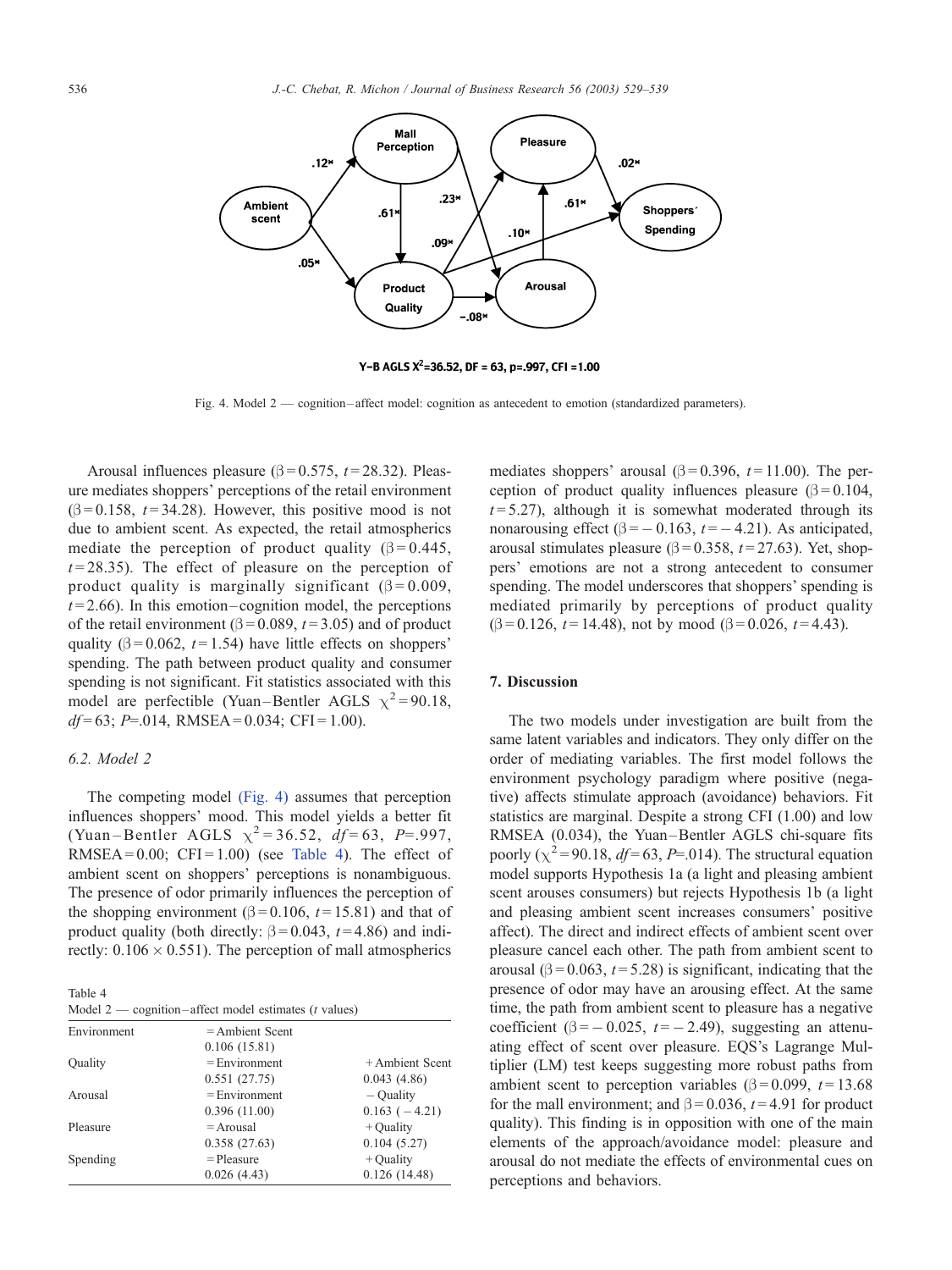The second set of hypotheses is partially supported: the mediating effect of ambient scent on mood improves consumers' perception of their shopping environment (Hypothesis 2a) and of product quality (Hypothesis 2b). The effect of ambient scent on shoppers' mood has already been shown as insignificant. Consumers' mood (pleasure) not induced by ambient scent — affects the perception of the shopping atmospherics ( $\beta = 0.158$ ,  $t = 34.28$ ). As expected in the approach/avoidance theory, the mood enhanced perception of the retail environment influences shoppers' spending ( $\beta$  = 0.089, *t* = 3.05). Yet, the perception of product quality, in this model, has no significant effect  $(\beta = 0.062, t = 1.54)$  on consumer spending. Hypothesis 3a is accepted, while Hypothesis 3b is rejected.

The alternate model is more robust than the previous one: the Yuan–Bentler AGLS chi-square statistic provides strong indications of the model fit ( $\chi^2$ =36.52, *df*=63, *P*=.997). The SEM depicting perceptions as an antecedent to emotions supports the forth set of hypotheses: a light and pleasing ambient scent directly affects consumers' perception of the shopping environment (Hypothesis 4a) and of product quality (Hypothesis 4b). The paths from ambient scent to the perception of the retail environment ( $\beta$  = 0.106,  $t = 15.91$ ) and to that of product quality ( $\beta = 0.043$ ,  $t = 4.86$ ) are both significant. However, the cognitive effect of ambient scent primarily passes through the perception of the retail environment.

Consumers' spending is more likely to be induced by cognitive processes than by mood alone. The first part of Hypothesis 5 is strongly supported, while the second part of the proposition must be regarded with circumspection (The mediating effect of ambient scent on the retail environment modifies the shoppers' perception of quality which, in turn, induces a more favorable shopping mood resulting in more money being spent.). The path coefficients from ambient scent to the perception of the retail environment ( $\beta$  = 0.106,  $t = 15.81$ ) and from the retail environment to the perception of product quality ( $\beta$ =0.551, t=15.81) are convincing. Shoppers' perceptions of their environment and of product quality affect their mood. The paths from the perception of the retail environment to arousal  $(\beta = 0.396, t = 11.0)$  and from the perception of product quality to pleasure  $(\beta = 0.104, t = 5.27)$  cannot be rejected. The perception of product quality does not have an arousing effect  $(\beta = -0.163, t = -4.21)$ . Consumer spending is primarily influenced by the perception of product quality  $(\beta = 0.126,$  $t = 14.48$ ) rather than by mood ( $\beta = 0.026$ ,  $t = 4.43$ ).

## 8. Conclusion

Ambient scent contributes to the building of a favorable perception of the mall environment, and indirectly of product quality. Although significant, product quality may be viewed as a necessary but not sufficient condition to explain increased shopper's spending. Nonenvironmental

factors mediate consumer spending. For example, [Babin](#page-9-0) and Attaway (2000) have shown that shoppers' utilitarian and hedonic affect behaviors.

Retailers should seriously consider ambient scent in their marketing toolbox. It is probably among one of the least expensive techniques to enhance shoppers perceptions. Product-related or congruent scent may be effective to increase the sales of a particular product [\(Bone and Jan](#page-9-0)trania, 1992), but may also jeopardize the sales of other products [\(Spangenberg et al., 1996\).](#page-10-0) Effective ambient scent should support all products in the store (e.g., office supplies and furniture; [Gulas and Bloch, 1995\)](#page-9-0).

In this experiment, the environmental cue (ambient scent) directly affects shoppers' perceptions. The latter have a significant influence over consumers' mood. The best fitting model supports the cognitive theory of emotions. Both cognitive and affective dimensions are central to marketoriented managers. For retailers, whether emotions precede cognition or vice versa, the question may appear trivial. Yet, one does not go without the other. It may be even more trivial to try to enhance mood, for example, through some form of entertainment, if it does not influence shoppers' perceptions of the retail environment and that of product/ service quality.

Our findings strongly support the model derived from [Lazarus \(1991\),](#page-10-0) which contradicts one of the basic tenets of the approach/avoidance model, that is the mediating effects of consumers' mood in the atmosphere– perception relationship. In this specific case, odors do impact significantly on perceptions of both product quality and shopping environment. Mood (i.e., pleasure and arousal) contributes very little (although the contribution is significant) on spending. Odors affect the perception of product both directly and through the perceptions of the mall environment. In addition, the effect of mall perception on product quality is very strong. This result is central to store atmospherics: the shopping mall plays the role of a global packaging for the products sold. Since odors may affect the mall perception, retailers should consider this specific odor study here, i.e., citrus as a powerful way of influencing product perception. This is even more important since product perceptions affect significantly sales ( $\beta$ =0.126; t=14.48). Perception of the mall environment affects shoppers' arousal  $(\beta = 0.396)$ ;  $t = 11.00$ ) very strongly, whereas perception of product quality has very little impact (although it is significant) on emotions. Perception of mall environment cannot be downplayed: it impacts on the perception of product, which, in turn, affects spending. It also impacts on emotions but they do not contribute much to spending.

We conclude from this that the importance granted to emotions in the store atmospheric literature may have been overstated. In other words, the approach/avoidance model that strongly stressed the emotional effects of the environment to the detriment of the study of the meaning of the environment. Odors, as well as music, may mean something to the consumers more powerfully than they affect their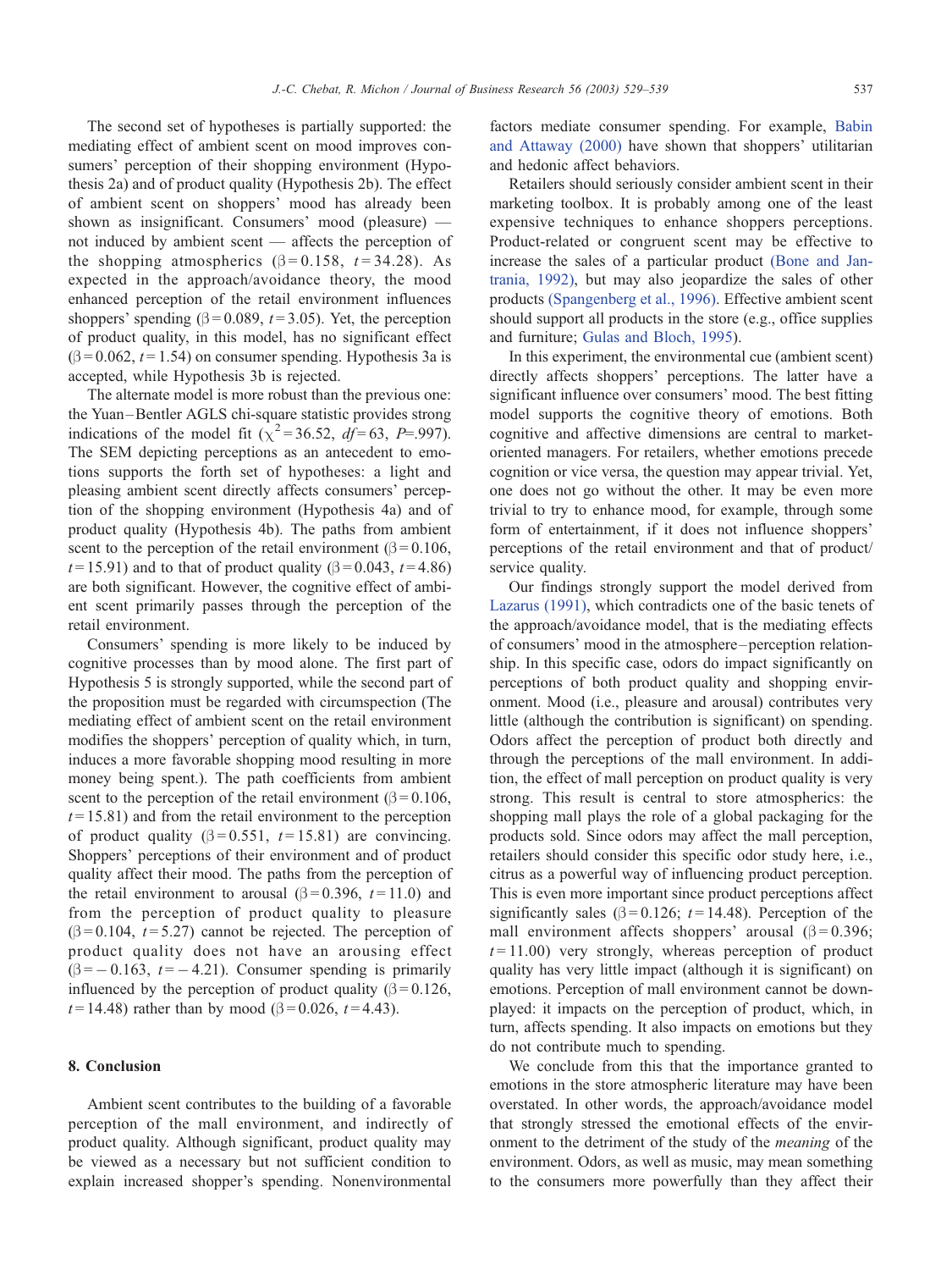<span id="page-9-0"></span>emotions. For instance, Chebat et al. (2001) showed that store music background has strong cognitive effects in terms of both cognitive response and information processing. They explain that music background may stimulate (or cancel) strong cognitive processes. We reason that odors may have similar effects. Odors may affect the cognitive processes (as shown by [Laird, 1932; Mitchell et al., 1995,](#page-10-0) for instance). We then strongly suggest to reorient, at least partially, the store atmospherics toward the understanding of ambient meaning to shoppers.

#### Acknowledgments

The authors gratefully acknowledge the vital cooperation of Ivanhoe and a research grant from FCAR.

#### References

- Amodio JV. Mood makers: an in-depth look at how scents claim to boost your spirit and de-stress your nerves. Good Housekeeping 1998;  $227(5):53 - 5$  (November).
- Anonymous. Home sweet home. Eur Cosmet Mark 1998:519 (December).
- Babin BJ, Darden WR. Consumer self-regulation in a retail environment. J Retailing 1995;71:47 – 70 (Spring).
- Babin BJ, Attaway JS. Atmospheric affect as a tool for creating value and gaining share of customer. J Bus Res 2000;49:91 – 9 (August).
- Babin BJ, Darden WR, Griffin M. Work and/or fun: measuring hedonic and utilitarian shopping value. J Consum Res 1992;20:644 – 56 (March).
- Bagozzi RP. Advanced methods in marketing research. Cambridge (MA): Basil Blackwell, 1994.
- Bagozzi RP, Yi Y. On the use of structural equation models in experimental designs. J Mark Res 1989;27:271 – 84 (August).
- Bagozzi RP, Moore DP. Public service advertisement: emotion and empathy guide prosocial behavior. J Mark 1994;58:56 – 70.
- Bagozzi RP, Gopinath M, Nyer PU. The role of emotions in marketing. J Acad Mark Sci 1999;27(2):184 – 206.
- Baker J. The role of the environment in marketing services: the consumer perspective. In: Czepiel JA, Congram CA, Shanaham J, editors. The services challenge: integrating for competitive advantage. Chicago (IL): American Marketing Association, 1986. p. 79 – 84.
- Baker J, Levy M, Grewal D. An experimental approach to making retail store environmental decisions. J Retailing 1992;68(4):445 – 60 (Winter).
- Baker J, Grewal D, Parasuraman A. The influence of store environment on quality inferences and store image. J Acad Mark Sci 1994;22(4):328 – 39.
- Bellizzi JA, Crowley AE, Hasty RW. The effects of color in store design. J Retailing 1983;59:21 – 45.
- Berlyne DE. Aesthetics and psychobiology. New York: Wiley, 1971.
- Berlyne DE. Studies in the new experimental aesthetics New York: Wiley, 1974.
- Berry L, Clark T. Four ways to make services more tangible. Business 1986;36(4):53 – 5 (October – December).
- Bitner MJ. Consumer responses to the physical environment in service setting, creativity in services marketing. In: Venkatesan M, Schmalensee DM, Marshall C, editors. Chicago: American Marketing Association, 1986. p. 89-93.
- Bitner MJ. Evaluating service encounter: the effects of physical surrounding and employee responses. J Mark 1990;54(2):69 – 82.
- Bitner MJ. Servicescapes: the impact of physical surroundings on customers and employees. J Mark 1992;56(2):57 (April).
- Bollen KA. Structural equations with latent variables. New York: Wiley, 1989.
- Bone PF, Jantrania S. Olfaction as a cue for product quality. Mark Lett 1992;3:289 – 96 (July).
- Bone PF, Scholder, EP. Olfaction and marketing: does it make sense to use scents? Working Paper, Department of Marketing, West Virginia University, 1994.
- Bone PF, Scholder EP. Does it matter if it smells? Olfactory stimuli as advertising executional cues. J Advertising 1998;27(4):29 – 40 (Winter).
- Booms BH, Bitner MJ. Marketing services by managing the environment. Cornell Hotel Restaurant Adm Q 1982;23:35-9 (May).
- Buck L, Axel R. A novel multigene family may encode odorant receptors: a molecular basis for odor recognition. Cell 1991;65:175 – 87 (April).
- Butcher D. Aromatherapy its past and future. Drug Cosmet Ind 1998a; 162(3):22-4 (March).
- Butcher D. Conditioning indoor environments using aroma technology. Drug Cosmet Ind 1998b (March1).
- Cann A, Ross DA. Olfactory stimuli as context cue in human memory. Am J Psychol 1989;102:91 – 102 (Spring).
- Chebat JC, Vaillant D, Gelinas-Chebat C. Store music background in a selling context. J Bus Res 2001;54(1).
- Crowley AE. The two-dimensional impact of color on shopping. Mark Lett 1993;4:59-69 (January).
- Darden WR, Babin BJ. Exploring the concept of affective quality: expanding the concept of retail personality. J Of Bus Res 1994;29(2):  $101 - 10$  (February).
- Darden WR, Erdem O, Darden KK. A comparison and test of three causal models of patronage intentions. In: Darden WR, Lusch RF, editors. Patronage behavior and retail management. New York: North-Holland, 1983 (491 p.).
- Davis RG. The role of nonolfactory context cues in odor identification. Percept Psychophys 1981;30(1):83 – 9.
- Dawson S, Bloch P, Ridgway NM. Shopping motives, emotional states and retail outcomes. J Retailing 1990;22:408 – 27 (Winter).
- Donovan R, Rossiter J. Store atmosphere: an environmental psychology approach. J Retailing 1982;58:34 – 57 (Spring).
- Dubé L, Chebat JC, Morin S. The effects of background music on consumers' desire to affiliate in buyer – seller interactions. Psychol Mark 1995;  $12(4):305 - 19$  (July).
- Dunn C. The fragrance foundation looks ahead to spring. Household Pers Prod Ind 1997, vol. 40 (January 1).
- Ehrlichman H, Halpern JN. Affect and memory: effects of pleasant and unpleasant odors on retrieval of happy and unhappy memories. J Pers Soc Psychol 1988;55(5):769-79.
- Ellen PS, Bone PF. Does it matter if it smells? Olfactory stimuly as advertising executional cues. J Advertising 1998;27(12 – 22):29.
- Engen T. The perception of odors. New York: Academic Press, 1982.
- Eroglu S, Harrel GD. Retail crowding: theoretical and strategic implications. J Retailing 1986;2(4):346 – 63 (Winter).
- Eroglu S, Machleit KA. An empirical study of retail crowding: antecedents and consequences. J Retailing 1990;66(2):201-21.
- Eroglu S, Machleit KA, Kellaris JJ. The impact of retail density and atmospheric music on retail shoppers' crowding perceptions and store satisfaction. Presentation to Academy of Marketing Science, May 28, 1998, Norfolk, VA.
- Fisher JD. Situation-specific variables as determinants of perceived environmental aesthetic quality and perceived crowdedness. J Res Pers 1974;8:177 – 88 (August).
- Garder MP, Siomkos GJ. Toward a methodology of assessing effects of instore atmosphere. In: Lutz R, editor. Advances in consumer research, vol. 13. Provo (UT): Association for Consumer Research, 1985. p.  $27 - 31$ .
- Golden LG, Zimmerman DA. Effective retailing. Boston: Houghton Mifflin, 1986.
- Gulas CS, Bloch PH. Right under our noses: ambient scent and consumer responses. J Bus Psychol 1995;10(1):87 – 98 (Fall).
- Harrell GD, Hutt MD, Anderson JC. Path analysis of buyer behavior under conditions of crowding. J Mark Res 1980;17:45-51 (February).
- Hui MK, Bateson JEG. Perceived control and the effects of crowding and